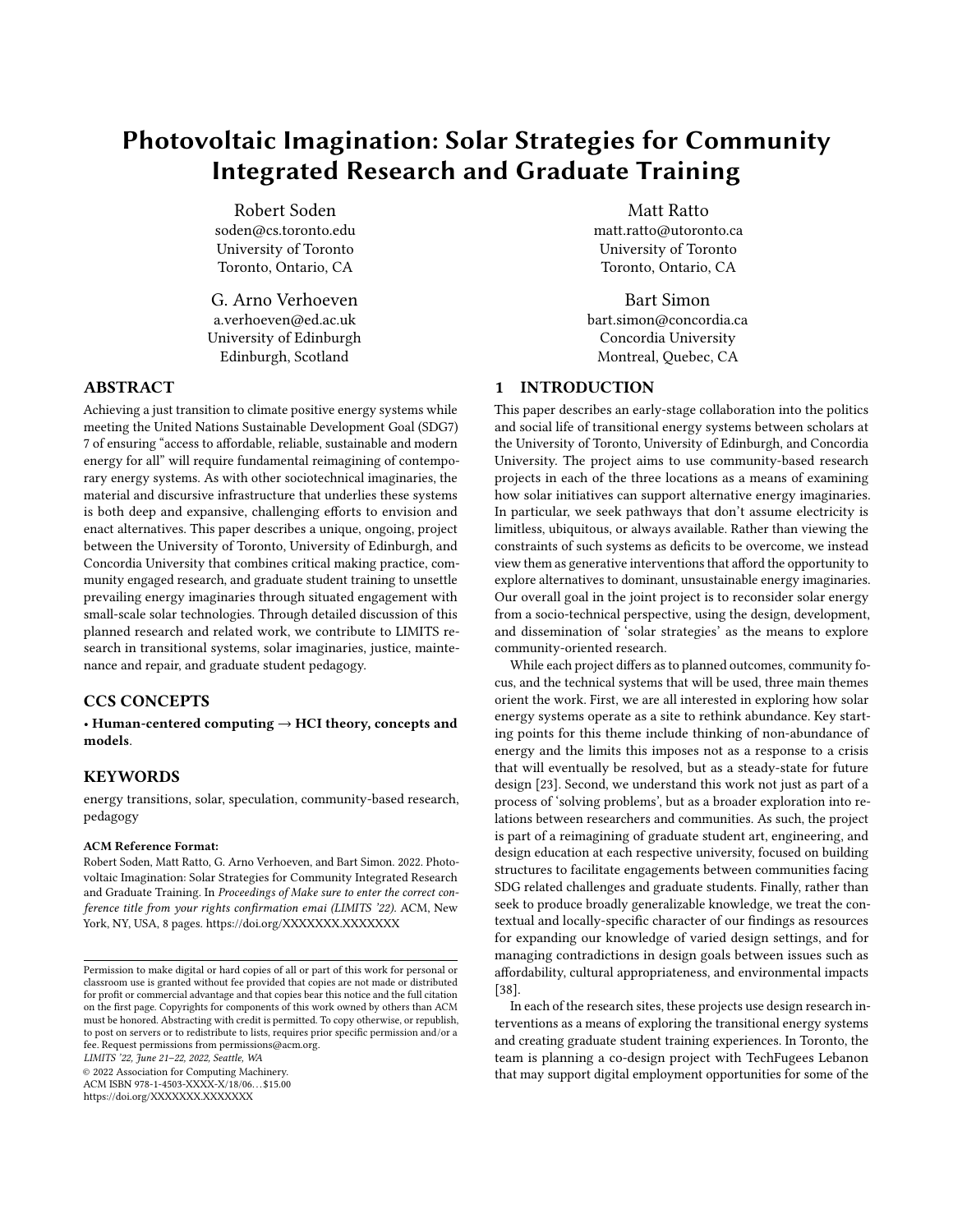3 million displaced people in the country. We will explore sociotechnical solutions for developing reliable, off-grid solar power necessary for remote work, using "generative justice (Eglash 2016)" as a guiding framework. In Edinburgh, the project is collaborating with a charity installing rooftop solar in order to explore transition to decentralised and commons-based electricity networks. In Montreal, the team is conducting novel experience design research into artefacts such as solar-powered webservers and gaming systems. All studies consider solar limited digital media as a tool for experimenting with alternative social interactions and imaginaries which are otherwise tied to the ideologies of inexhaustible power instantiated by the modern electrical grid.

This paper offers an overview of the project, currently in development, and a discussion of how the research connects to broader themes of the LIMITS community. We begin with a short review of SDG 7 and other relevant research. We then describe the project design and offer three speculative vignettes that provide rich descriptions of the settings at each of the research sites. The vignettes were written and discussed by the authors as a way of helping our team come to a joint understanding of the project, as well as communicating some of the complexities and stakes involved to readers. In the final section we draw on these narratives to discuss the contributions of this work to LIMITS concerns regarding transitional systems, solar imaginaries, justice, and graduate student pedagogy.

#### 2 BACKGROUND AND RELATED WORK

At present, the world is not on track to meet SDG 7's target of ensuring universal access to clean energy. Current estimates indicate that 759 million people lack access to energy, many of whom are in Sub-Saharan Africa where some evidence suggests that this number has increased in recent years [\[1\]](#page-7-3). While there has been marked growth in the deployment of clean energy technologies, the percent of solar, hydro, wind and other renewables in the overall energy mix has stagnated around 17 percent. Meanwhile, global improvements in energy efficiency have stalled (ibid). In response to this lack of progress, the United Nations launched A "Global Roadmap for Accelerated SDG7 Action" in November 2021. The Roadmap calls for tripling of global investment in renewable energies, rapid decarbonization of energy systems in order to meet the 1.5 C goal of the Paris Agreement, and sets forth a number of ambitious new targets and milestones. As is common in such documents, the solutions to these challenges it identifies are a series of financial and technological fixes [\[9,](#page-7-4) [18\]](#page-7-5).

In alignment with prior work at ACM LIMITS [\[2,](#page-7-6) [26\]](#page-7-7), this project examines the transitions necessary to achieve sustainable development goals while mitigating the worst impacts of climate change as socio-technical processes. Indeed, scholars of science and technology have for decades argued that energy systems are inherently bound up with, and give rise to particular forms of, social and political life. In Winner's well-known argument, for example, he warns against nuclear energy, not because of the long term environmental consequences of waste materials, but because of the risks that the large-scale investments and centralised planning required for the construction and maintenance of such systems may lead to authoritarian forms of politics [\[40\]](#page-7-8). In contrast, he advocated

for small-scale, disintermediated [\[23\]](#page-7-1), forms of energy production. From a similar perspective, Mitchell's study of the political history of fossil fuel production identifies particular material characteristics of coal supply chains, namely worker's ability to blockade them, that helped give rise to the labour movement. He argues that the elite backlash against this rise hastened global uptake in petroleum and contributed to labour's eventual decline [\[22\]](#page-7-9).

The participatory and interventionist research carried out at each site examines, at multiple scales, photovoltaic imaginaries–the forms of politics and social life that arise around small-scale solar projects. Here we draw on Jasanoff and Kim's definition of sociotechnical imaginaries as "collectively held, institutionally stabilized, and publicly performed visions of desirable futures, animated by shared understandings of forms of social life and social order attainable through, and supportive of, advances in science and technology [\[14\]](#page-7-10)." Our research approach draws inspiration from similar studies undertaken by members of the LIMITS community [\[2,](#page-7-6) [26\]](#page-7-7) as well as broader movements in HCI and design such as inventive methods [\[39\]](#page-7-11), critical fabulations [\[31\]](#page-7-12), and reflective design [\[32\]](#page-7-13). The project leads have each carried out community-based research on related topics; design practices of energy futures [\[38\]](#page-7-2); critical making and participatory design for at-risk communities [\[27,](#page-7-14) [28,](#page-7-15) [30\]](#page-7-16), collaborative research with disaster-affected communities [\[34,](#page-7-17) [35\]](#page-7-18), and hybrid social and technical pedagogies [\[29\]](#page-7-19). For each group, technical forms of practice, design methods, and humanities-based reflexive scholarship are blended in ways that encourage novel creative and critical outcomes.

As noted above, our individual and collective goals include pedagogical change within our respective institutions. While each of the team leads have engaged in community-based research, one goal with this work is to more substantially embed these types of projects within the pedagogical structures of our institutions. This follows in the tradition of a number of prior LIMITS papers, which have used graduate and undergraduate coursework as a means of exploring topics such as global disruption [\[37\]](#page-7-20), the material consequences of computing [\[20\]](#page-7-21) and the Capitalocene [\[5\]](#page-7-22). In our case, we intend to explore how research partnerships that include community organisations can create pedagogical opportunities for graduate students relevant to LIMITS themes.

## 3 PROJECT DESCRIPTION

The Photovoltaic Imagination project addresses a need to develop training for graduate students enrolled in programs that address complex societal challenges like the SDGs. In our view, any contemporary study of such challenges requires researchers to reconsider their approaches to the subject, through interdisciplinary approaches as well as sustained engagement with communities already addressing these concerns locally. In each research site, our team is currently developing relationships and research programs to these ends.

In Toronto we are exploring the development of a co-design project with a non-profit organization called Techfugees Lebanon. Lebanon hosts approximately 3 million displaced persons nationwide, many of whom are unemployed and in precarious situations. Techfugees Lebanon launched in 2019 with a goal of supporting digital employment for Syrian and Palestinian refugees in the country.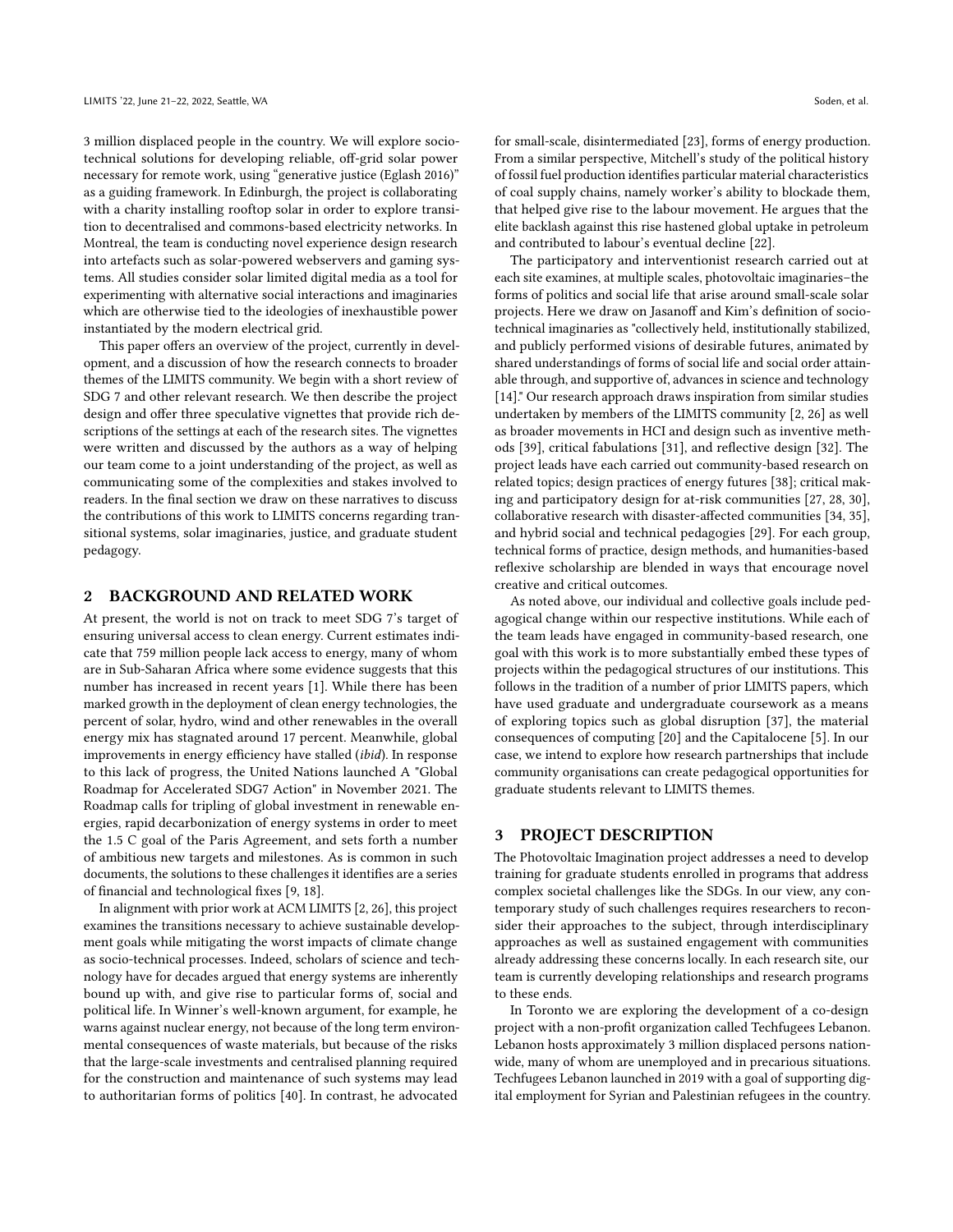They have provided training and access to remote data labelling freelancing opportunities. However, due to frequent electricity and network blackouts, workers often have difficulty meeting the expectations of employers in Europe, US, and Canada. Our project will collectively develop socio-technical solutions intended to provide at least two forms of value. First, we will work to provide more reliable access to electricity for charging laptops and cellphones through small-scale solar. Second, we will explore what kinds of solutions produce outcomes consistent with forms of 'generative justice' [\[8\]](#page-7-23) that maximise the agency and capability of Techfugees Lebanon. A starting prompt for this work is to consider how solar energy and charging operates as part of an non-abundant energy ecosystem rather than as a way to 'fill the gaps' in access caused by disruptions.

In Edinburgh, the project team is focusing on the social aspects of solar technological implementations, in their partnership with Edinburgh Community Solar Cooperative (ECSC), a local charity fostering community-led energy generation through facilitation of solar panel installations on rooftops across the City. The primary goal of ECSC is to allow communities to participate in, and assume some ownership of, decentralised infrastructures that contribute towards the City's Net-Zero targets for 2030. In effect, the approach harkens a return to "the commons", but done so with novel twists including integration with pre-existing centralised, energy infrastructures, and a definition of community situated around socio-technical artefacts and their placement, rather than urban and architectural geo-technical spaces. This project challenges conventional, "solutionist", approaches to design interventions, and examines how community-oriented, design transitions might occur as communities and institutions move away from centralisation, either by choice or by imposition. In doing so, we will explore how design practices situated within and amongst communities might address a new approach towards a 21st century energy commons, unsettling our dependence on centralised infrastructures and exploring experiential narratives as a source of knowledge for collective design decision-making.

The Montreal project focuses on the idea of solar media through a series of prototype installations that explore solar powered experience design without the mediation of batteries. The use of batteries obviates the sun as a discrete power source since in principle batteries can be charged by any number of sources. Thus in the solar media project's prototype solar web server inspired by the work of Labomédia (https://labomedia.org/) and Solar Protocol (http://solarprotocol.net/), the server will only be operational with a minimum threshold of sunlight. As a result, patterns of access and use practices would have to adapt to these conditions. Another prototype being developed with Alex Custodio and Michael Iantorno explores the same idea, but rather than projecting solar media as a constraint on users we instead develop its affordance as a pleasurable game mechanic. Using low power gaming devices (the Nintendo Game Boy Advance) hacked for solar power, we are designing a game which can only be played in ample sunlight and which leverages the players location in space and time (in accordance with the location of sun) as part of the game's appeal. Both of these projects consider solar limited digital media as a tool for experimenting with alternative social interactions and imaginaries

which are otherwise tied to the ideologies of inexhaustible power instantiated by the modern electrical grid.

To support, connect, and build upon activities at each research site, the project is oriented around an interdisciplinary, cross institutional workshop series focused on the design, development, and dissemination of 'solar strategies'. At these events social imaginaries and technical infrastructures regarding SDG 7 will be shared, explored, and debated using methods and practices drawn from art, design, and engineering fields. These workshops build on current and past projects at each research site, and extend existing collaborations between Edinburgh and Toronto. Our ambition here is to engage graduate students from our respective institutions in developing new insights and approaches to methodologies which recognize, address and critically challenge current norms, conventions and trajectories associated with solar ecologies and economies, which are often predicated on "solutionism", derived from lack of critical attention.

Five workshops/events are planned for 2021-2022, hosted at three different sites, Milieux Institute (Concordia University, Montreal, Canada); Design for Change Studio (University of Edinburgh); Critical Making Lab (University of Toronto, Toronto, Canada). The sessions involve:

- Introduction and launch (all partners)
- Workshop 1 Denaturalising Solar Energy practices (academic partners)
- Workshop 2 Reframing Social Imaginaries (all partners)
- Workshop 3 Situated Narratives (academic partners)
- Knowledge Mobilisation Presentation and critique from Community Stakeholders (all partners)

The workshops, seminars and sessions with the community will provide an opportunity for graduate students to gain insight on community-focused design research. It also critically affords the project leads and partners the capacity to engage in a pilot study on design methods courses and supports cross institutional collaborations and shared project work. These workshops will be documented on a project website that will also serve as a portal for maintaining partnerships and collaboration between researchers and community partners across our three locations. If successful, academic publications on community-based research, art and design practice, and pedagogy will be developed through future collaboration between project partners.

## 4 SPECULATIVE VIGNETTES

# 4.1 Toronto - The sneakernet and the pico-grid

With Techfugees Lebanon, we are exploring solar-based solutions to help manage energy access in moments of power interruption. Given the preliminary state of this collaboration, the authors have developed this vignette in a future western context. The purpose of this scenario is not to define the specific socio-technical solutions that might be put in place, but instead to start to development shared narratives and perspectives to help communicate the lives, needs, and aspirations of the individuals in Lebanon with whom we are collaborating. In the below scenario we imagine a future context similar in some ways to that of the refugees in Lebanon, where a highly mobile population exists in the context of risk and energy scarcity.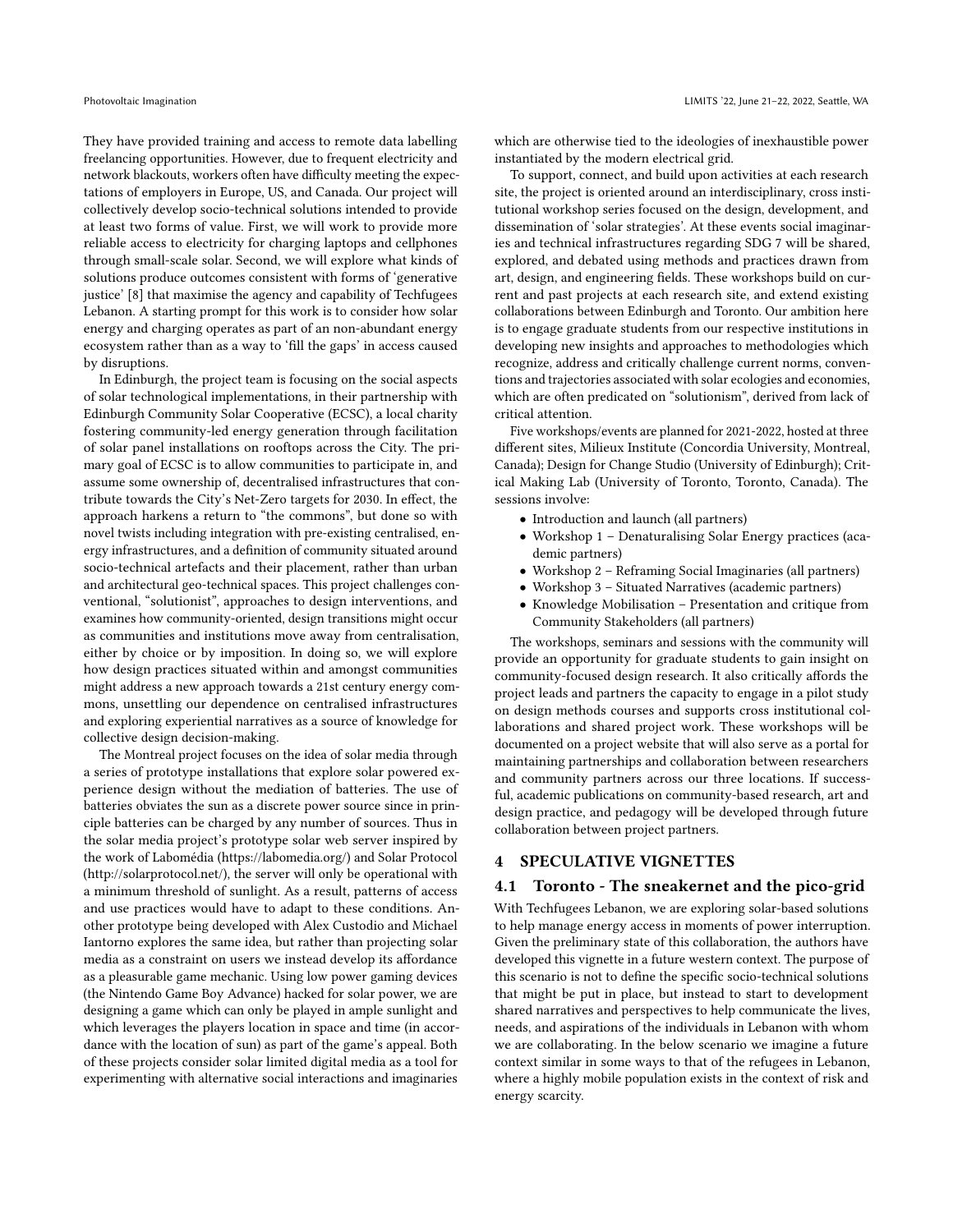Asmee looked up from their laptop, bleary eyes turned to the far distant towers of One Yorkville. Elian noticed the interruption, 'hey Asmee, don't forget the deadline on the RBC financial data.' We said we would have the full labelled set sent to them by end of day.' "No worries," Elian looked back at their friend and colleague. "Just refocusing my eyeballs. Everything blurred out for a moment." Just then, a dimming of the already flickering LED ceiling lights announced the start of another power outage. 'Damn!' said Elian, 'that's the fourth today.' 'Don't get worked up' drawled Asmee. "Check the charge state on the solar batteries."

In the year 2025, the electrical grid in the Greater Toronto Area was stretched to its breaking point. Lack of maintenance, copper thieves stealing electrical lines in the middle of the night, and the inability of city planners and Toronto Hydro to keep up with exponential population growth meant that reliable electricity was only to be found in the downtown core, the wealthy neighbourhoods close in, and the condolands that followed the Lake Ontario waterline. Even for those lucky enough to be able to afford to live in these areas, rolling blackouts and volatile costs were the order of the day. Driven in part by the slow and violent death of the petrostates, electricity abundance was quickly becoming a thing of the past.

In the 905, named from its area code, where Asmee and Elian lived and worked, access to power was even less guaranteed. Here, as in most places on the planet, alternatives to the grid had emerged. Some of these were focused on individual needs: people installed rooftop solar panels and backup generators to cover the needs of their homes or offices when the grid went down. Others provided a commercial alternative, storefronts where you could buy a few hours of charging or a pre-charged battery. Mimicking the suburban solution of propane tanks where you can exchange an empty tank for a full one, these stores allowed you to pay just for the power rather than also the storage medium - plus a convenience fee of course.

More community oriented groups created their own solar collectives. Portable solar battery chargers were distributed among the collective, with all members responsible for repairing and maintaining the systems when they went awry. Periodic collections were raised when new batteries or panels needed to be purchased, and membership fees covered the rest. Asmee and Elian belonged to one of these, the appropriately named Photovoltaic Phantoms. With power going down in their area, they would need to be ready to provide electricity for their own needs and, if called upon, to address the needs of others in their collective.

Elian walked over to the window to look at their chargers. Both Elian and Asmee had their own portable set up, each with a 20watt solar panel, connected to a converter that output the +18-20v necessary to charge up external battery packs capable of powering a laptop. Each battery pack could power a laptop for 3 or 4 hours, or charge other devices that used a +5v input, such as mobile phones, speakers, or lights. "We're both full," remarked Elian, "we were lucky to find this workspace with a south facing window." Asmee stretched. "Great, I've got just about 15 min left on the RBC data set, plenty of juice left in my laptop battery to finish up." Elian peered down at his phone. "I'll check this discord server. If no one else needs a powerup, we can use both batteries at tonight's party if the grid doesn't come back up."

The above vignette imagines a space of energy limits, where the abundance of the 'always on' universal grid gives way to more distributed and diverse forms of energy. Storage and generation, in the story above, become part of community and personal obligations, with smaller scale commercial entities added additional capacity. The vignette also makes visible the geographic and economic inequities of energy - the backdrop to SDG7. Again, it's purpose is not to start to define solutions, but to act as a jumping off point in the production of more appropriate and specific narratives that can assist our team in the ideational and eventually materially development of socio-technical interventions in Lebanon.

## 4.2 Montreal - Solar analog and digital play

In Montreal, researchers are exploring novel forms of game play in which solar energy features as a specific game element. Here the goal is not just to imagine new forms of play, but also to use play as a site to explore novel social relations that emerge when infrastructural elements are made apparent to the users. The scenario below extends beyond the relatively simple technical work that has been done thus far to imagine the completion of a shared, collaborative digital game, a specific context in which it is being played, and the ways in which environment, energy, and play are put into a novel configuration.

"Hey Noemie," yelled Liam from the kitchen, "have you reached the fourth energy disk yet?" "Not yet," grumbled Noemie. She stood on his bed, struggling to put her gameboy in the stream of sunlight coming from the skylight. "Playing Solar Quest sucks in Montreal in the winter!! It's too cold to go outside, and too damn hard when the sun is so low on the horizon." Liam came into the bedroom. "Don't be an idiot Noemie! You can't really get much juice from the sun coming through the skylight. Haven't you ever heard of UV protect film!!"

Noemie jumped off her bed. "Fuck!" She scrambled to put on her puffer. "I'm going out on the balcony. Maybe I can get the energy we need there!" "Well hurry up, you jerk." Liam looked back at the gameboard resting on the kitchen table. "The timer keeps counting down and if you can't reach the end of your current maze, we have to return to home base."

Noemie opened the sliding glass door to a blast of freezing wind. While sunny and bright, the temperature hovered just above -5C. The sounds of traffic and the din of an active city rose up to him. She maneuvered to the brightest spot on the balcony and kicked a folder chair into position. Dropping heavily into the chair, she held the gameboy up to the light and watched as the solar clock ticked forward. "Got it! I'm powered up!" Noemie quickly navigated through the simple maze depicted in black and white on the gameboy screen, reaching the end and revealing the solar disk. The screen blacked out and a large QR code appeared on the small LCD screen. "I'm coming in!" yelled Noemie. "Get ready!" She slid back into the warm room. Holding her gameboy like a trophy, she presented the screen to a small camera built into the game board. A congratulatory message played through its built-in speaker. "Awesome," Liam pounded Noemie on the back. "We can finally advance to the next section!"

The Montreal project is exploring forms of digital experience design which configure a relation between the sun, human actors,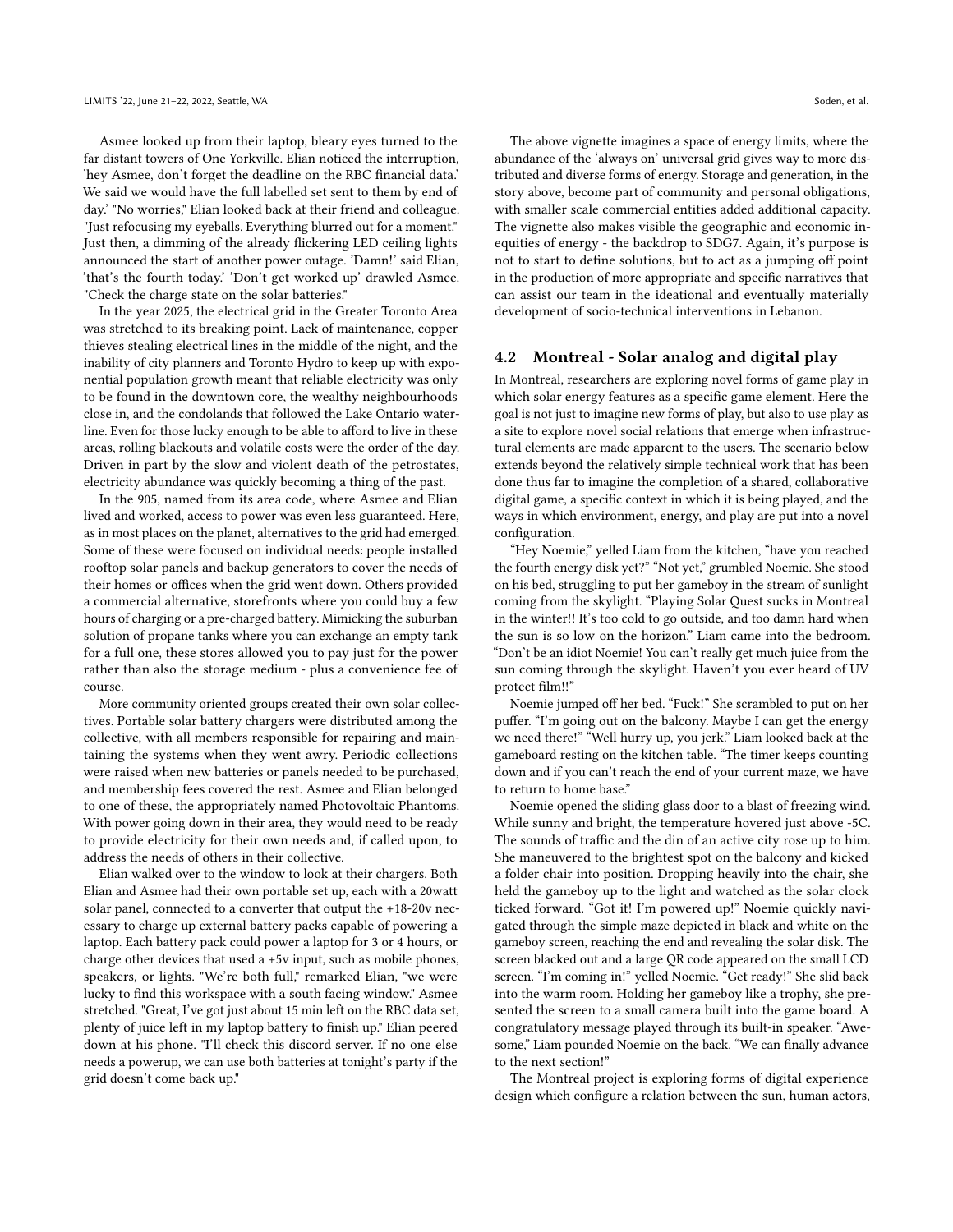technical intermediaries and social imagination. Challenging assumptions that 'always-on' energy abundance is essential for social well-being we look to digital cultural forms such as video games as vectors for imagining and practising solar limited interaction. One of our prototypes involves hacking old Nintendo Game Boy Advance handheld consoles for solar power, removing the batteries, and creating a bespoke multiplayer game scenario using the software tool GBstudio. In order to turn the intermittent quality of local solar power into a source of pleasurable play and social imagination we propose a hybrid digital-analog board game. What if the sun mediated forms of game time that could oscillate between digital and analog play?

Using the hacked gameboy players must seek out or wait for enough sunlight to play a simple maze game on the console. They must reach a series of hidden locations before they run out of power. If they make it to a location they will then unlock an element for a board game they can play in the absence of solar power. The board game will lead players to clues that will help them complete the maze on the console. The play proceeds between solar powered play and analog unpowered play and the players work together to find clues that help them to complete the maze.

A game like this proposes to put players in direct relation to the sun in order to power devices to play the game. Rather than the situation being one of either playing or not playing depending on the sun, our game uses solar power to prompt further play in the absence of solar power with the goal of inviting players to become reflexive about the infrastructural conditions of their experience.



Figure 1: Solar Gameboy tests, Lee Wilkins, Concordia; Solar powered gameboy project, Houston Museum of Natural Science

# 4.3 Situated Narratives - Community Energy, Urban Commons. An Edinburgh Approach

In Edinburgh, researchers have begun to explore how solar energy might fit into the specific socio-economic context of power generation and use. The scenario below begins to detail some of the specific ways in which individuals are currently navigating this increasingly complex terrain and how individual and community-led initiatives might operating to assist in energy transitions. Importantly, the scenario does not cast and entirely positive light on the advent of solar solutions, noting in particular the ways in which

current inequities might end of being reproduced in the transition to solar.

It's Saturday morning, and Iain has gotten up easily, strolling down to the corner shop and collecting the weekend edition of the national newspaper with all its special supplements. This is personal time he relishes, as he can lounge in the kitchen as he waits patiently for his first coffee, bubbling away in the large percolator pot, whilst his wife Fiona takes a bit of extra time to enjoy some added sleep. It's a time where he can catch up on global events, look through the mail that's been piling up all week, and reflect a bit about what lies ahead, imagining some projects and home improvements. Lately, though, he's been getting a bit worried about the cost of living crisis that is rapidly embracing the United Kingdom. In the past, such crises seemed to be media hyperbole — after all, both Iain and Fiona had well paying jobs, and no debt aside from a small portion of the mortgage outstanding on their historic tenement flat in Edinburgh's City Centre, and by most measures didn't really seem to be living without. But lately, Iain bemused, this particular crisis felt real. Just this week alone, the utilities company had written to outline that their gas and electricity bill was rising (again), the price of gasoline had reached £1.70 per litre, and his employer had outlined that his National Insurance contributions, automatically deducted from his monthly salary, were to increase by £50 each month. It dawned on Iain, as the percolator pot quieted and he poured his first cup of the day, that his basic household expenditures had increased by close to 10 percent per month, almost £250, in the past half year. And, if the prognosticators in the papers were to be believed, the cost of energy was only going to continue to increase.

He started to think  $-$  what more can I do? Energy efficiency could only go so far, he thought  $- I$  can't insulate further, and simply reducing consumption seemed more punishment than participation. His phone vibrated; a message had just come through his community social media channel, a small group of neighbours around the block who connected during the early stages of the pandemic to create a network of support. The channel was useful in those early days, a platform for helping each other, sharing necessities like toilet paper and bread yeast (both being hoarded during national lockdowns) and lately the discussions had turned to this energy crisis. Audrey and Anna, a lovely couple, had started a thread about having a wood stove installed and asking for advice. John joined the chat, providing a link to a news article about heat pumps. Samson, an engineer, added some thoughts, saying a heat pump in a communal tenement simply wouldn't work, a better alternative would be a community solar scheme. Angus added that he was interested in this too, noting that the collective rooftops that all the tenement flats shared would seem an interesting place to house community solar panels, if funding could be found. Samson provided a series of links, but also cautioned about the complexity of upgrading a series of flats and their electrical infrastructures from a structural and mechanical perspective. Though the prospect of a local community hub that supplemented current energy practices was exciting, Iain thought about the neighbours who he shared the stairwell with in his segment of the tenement and how difficult it was already to simply agree on keeping the common stairwell swept - how on earth would they manage a collective energy system involving rooftop panels, battery banks and charge inverters?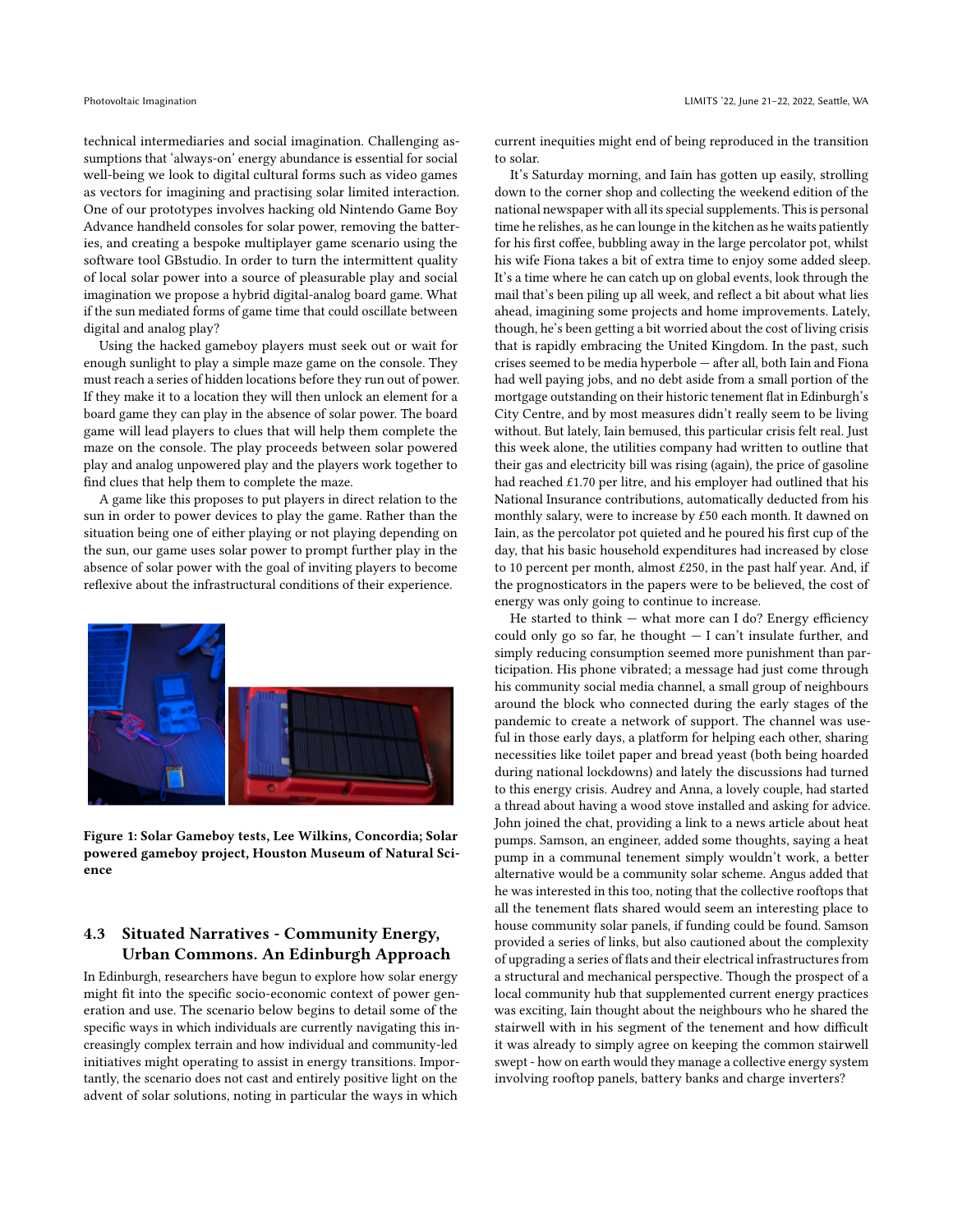Iain opened a browser on his phone and pulled on his hot coffee, hearing Fiona wrestling with the cat, who had decided it was time that Fiona should pay her some attention. He started to search for "off-grid living" and found no shortage of advertisements, news articles and instructions on how to set up a home solar system. As he swiped through sites, he started to notice some interesting trends — detached houses with large roofs, massive yards, and often in idyllic rural locations. Is this what had to happen, a move to the country, to make this off-grid experience come true? He continued to scroll and came across a website to an Edinburgh based cooperative, with links to a Scottish Government initiative that advocated for increased participation in community energy schemes. Iain wondered, would his neighbourhood qualify as a community, in order to start thinking about a community energy scheme?

He walked outside, phone in hand. It was overcast, typical Scottish weather. He crossed the street and looked out at his tenement flat, his neighbours above, to either side, and down the street. He started to imagine what these community hubs might look like, where would the panels go? Where would they run the cables? Would battery stores be in each apartment, much like how current utility services were set up now? There must be a better way, Iain thought. Maybe these panels could be a feature of the estate, not the dark, black foreboding slate colour nominally found with current photovoltaics but maybe something more sympathetic, the colour of sandstone, maybe? Or maybe slate would fit into the rooflines, but instead of large panels, maybe they could be an array of smaller panels, the size of slate roofing tiles, all wired together, connected in a fashion that made them part of the building fabric, not some set of appendages bolted on in afterthought. Given the historic nature of the tenement structures and their conservation status, it would be worth examining an aesthetic perspective to future developments of solar and wind power structures that didn't require communities to conform to the technology, but facilitated and intergrated well with the fabric of the existing building stock, which was already tricky to upgrade and retrofit in accordance with City Planning permission. Maybe, there'd even be some plan to incorporate other aspects of infrastructure, like EV charging bays, even bidirectional charging, so that all these parked cars might be able to players in this new energy system, without a need to destroy the character of the street as well as the wider neighbourhood? A whole new world of electrical exchange between people, buildings, streets, cars – the whole neighbourhood infrastructure – was coming into focus for Iain. A place that was less about sustaining individuals, more akin to a village green of the future – a future energy commons that is sympathetic to its situated heritage and the stories of the neighbourhood.

The necessary development of artifacts and devices that can re-articulate our relationship to energy futures and practices of consumption through design fictions and critical making provides us a frame of reference for how individuals may contribute towards imaginaries of our solar futures. These stories are predicated on cultures of empowerment signifying "off-grid" living, and are situated narratives highlighting individual autonomy, and a degree of rejection of our current, collective infrastructures. But social trends indicate that we continue to move towards increased urbanisation

and population densities, as witnessed in cities globally where escape from centralised, collective infrastructures is problematic, if not impossible. What are the implications of these "solar imaginaries" for a large and growing segment of the global population that cannot escape from the grid, but yearn for contributing to a more equitable, and socially just, energy future?

In Scotland, the community energy movement is embedded into government policy, managed by Local Energy Scotland through their CARES Scheme (https://localenergy.scot), encouraging local communities and municipalities to consider and supporting implementation of novel energy systems that enable and empower these communities to contribute towards Scotland's overall netzero ambitions and target deadlines. Groups such as Community Energy Scotland (https://communityenergyscotland.org.uk) and Architecture Design Scotland (https://www.ads.org.uk) are working with local municipalities to strategize how to best address net-zero transitions and strategies locally, while groups such as Edinburgh Community Solar Cooperative (https://www.edinburghsolar.coop) are operating within the city context, making implementation happen.

Despite this extensive support and localised actions, serious questions remain in relation to community transitions, notably that such transitions require a clearer understanding of how we define community, and establishing rules of engagement that benefit everyone. As part of our Solar Imaginaries project, the Edinburgh team intends to engage current communities of energy practices, examining the sociotechnical systems and their associated stories and situated narratives, re-interpreting classic anthropological methods involving "following objects [\[4,](#page-7-24) [13,](#page-7-25) [19\]](#page-7-26)" to reveal novel approaches already being undertaken in relevant contexts to uncover insights and present opportunities to address the complex relationships between individual agency and energy autonomy, national initiatives and energy security, centred around the position of energy justice at community level, notably in environments that involve complex retrofitting of existing urban fabrics and infrastructures.

#### 5 DISCUSSION

## 5.1 Relevance to LIMITS

This project will afford us the opportunity to explore several themes relevant to the ACM Limits community. First, the research at each site uses small-scale solar projects as opportunities to explore the socio-technical imaginaries of transitional systems. For good reason, studies in LIMITS have often turned to speculative practice, including art [\[12\]](#page-7-27) and design fiction [\[24,](#page-7-28) [36\]](#page-7-29) as a means of probing such questions. In [\[24\]](#page-7-28), the authors use this approach as a means of envisioning household responses to instability in the electric grid brought on, in part, by a transition to renewable electricity sources. By narrating how a number of common household tasks such as laundry, cooking, or heating, might be accomplished under several different energy technology scenarios, the paper is able to identify impacts of each scenario on family dynamics, tradeoffs between them, and raise a number of concerns for designers and technologists to address through further work. The speculative vignettes offered in Section 4 are also an example, albeit a more modest version, of this approach.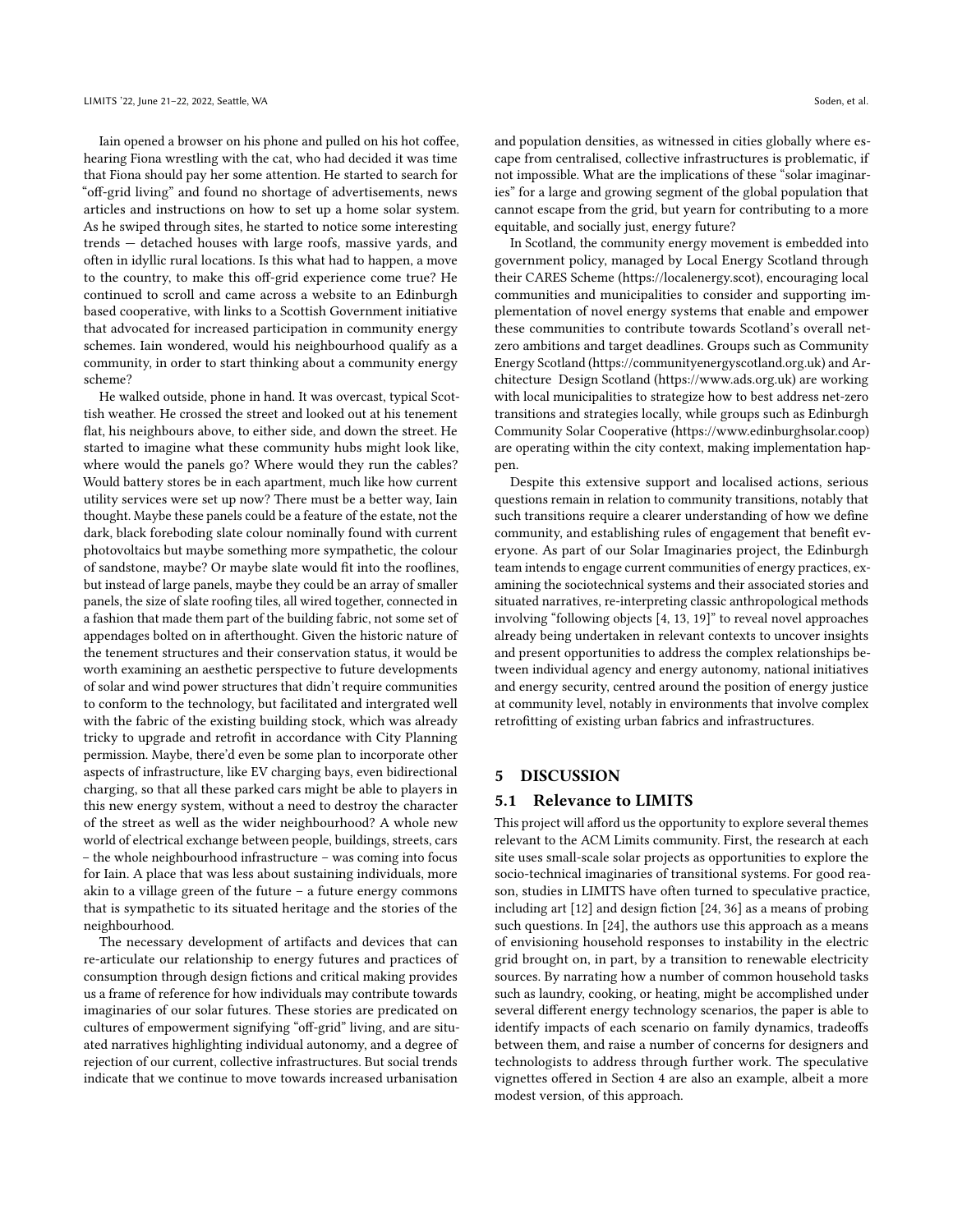As our project develops, we will also gain the opportunity to learn about transitional systems through small-scale design interventions in each site. This approach has also been a part of LIMITS discussions of transitional systems. [\[26\]](#page-7-7), for example, show how experimental "citizen observatories" related to water management in Sweden helped to both surface complexities in water governance that might not have been otherwise apparent, but also form new publics around novel socio-technical systems. We anticipate similar outcomes in each of the sites, as collectives form around solar charging stations in Lebanon, gaming in Montreal, and home microgrids in Edinburgh. Each effort will create new material and social relationships between people, and thus the possibility of alternative socio-technical imaginaries. Our research will examine these dynamics as well as the potential of such imaginaries for scaffolding transitions towards energy sustainability.

Second, this project builds upon prior work in LIMITS through its use of small-scale, off-grid solar as a means of engaging wider questions about life in a world where materials and resources are not assumed to be abundant. For example, Abbing [\[2\]](#page-7-6), discusses the redesign of a website that will be hosted on a solar-powered server. Through the research, the author develops a number of design heuristics and recommendations, including the value of static, as opposed to database-driven, sites, the need to support old devices and slow network speeds, and providing options for visitors to read site content while offline [\[2\]](#page-7-6). In this case, the specific constraints presented by the reliance on solar power undermine Modernity's vision of society's domination over nature [\[21\]](#page-7-30), helping to reassert humanity's place within a particular ecological context. The constraints of solar can also prove generative, even delightful, as demonstrated by the novel ways in which the research in Montreal incorporates user location, time of day, and seasonality along with energy availability into game mechanics.

Third, this project contributes to prior discussions in LIMITS on the theme of justice [\[25\]](#page-7-31) through Eglash's concept of "generative justice [\[8\]](#page-7-23)". In the explication of the concept, Eglash looks to specific forms of collectivist tech projects for the potential to liberate nature and labour (and labourers) from capitalist forms of alienation. He argues that projects such as open source software or arduino may, under certain conditions, create space for unalienated relationships between and amongst people and the environment. In our project, the TechFugees Lebanon experiment will probe the opportunities for facilitating such arrangements in an industry notorious for drudgery and worker precarity [\[15\]](#page-7-32) – data labelling. While we may prove unsuccessful in fully realising Eglash's formulation of generative justice, we anticipate the project offering rich opportunities for exploration of the concept. We also envision opportunities for including this question in the Montreal and Edinburgh studies as the research programmes develop further in each site.

## 5.2 Graduate Student Pedagogy

As noted in the introduction, one objective of this joint project is to collaborate on the development of new graduate design curriculum in each of our respective institutions. Each of the sites offer different opportunities for students to engage with external communities in collaborative research and learning through doing. As a result, students will gain practical experience with the necessary skills for conducting community based research in addition to engagement with the theoretical issues at stake in these complex settings. Our joint goal is to develop graduate pedagogy that speaks to biases and problematic impacts of digital technologies while looping in critical design, humanities, and social science scholarship [\[29\]](#page-7-19).

A key starting point for our approach implies the implementation of an emancipatory pedagogy [\[11\]](#page-7-33) that employs a constructivist, experiential approach to research training [\[6,](#page-7-34) [16\]](#page-7-35), ideally fostered in practices of design which may include speculative design [\[7\]](#page-7-36), critical futures and design fictions [\[10\]](#page-7-37), participatory action research [\[33\]](#page-7-38) and constructivist design research [\[17\]](#page-7-39). Currently, our views, shaped by our collective experiences in postgraduate research training in our respective institutions, involve a critique of the emphasis on "disciplinary mastery", involving knowledge acquisition, followed by performative deployment, to highlight respective learning has been acquired, and in-doctrination into the respective research community is completed successfully. Our approach is necessarily a-disciplinary, but encourages learning by doing, engaging with "doing communities" and developing new methodological approaches that encourage "insider researcher" perspectives [\[3\]](#page-7-40) in complex sociotechnical imaginaries.

Collectively, we leverage student driven peer-supported learning around a set of shared problems or questions that simultaneous involve technical, scientific, social scientific, humanities and design skills and expertise. In Montreal for example, as part of the solar media project (https://www.solar-media.net), humanities students are learning how to solder and build solar circuits from engineering and design students in the group. This is extended across the project teams in Edinburgh and Toronto through the use of discord and github to exchange knowledge, experiences and advice, software and schematics, and ultimately through the extension of our local projects into multi-sited comparative studies. More than just a capstone project or hackathon, our project aims to cultivate deeper and longer lasting interdisciplinary research-creation culture which emphasises process-based learning rather than results, demos or deliverables.

There are important lessons in this for thinking about the incorporation of experiential learning of the sort we propose into more formal curricula in our respective institutions. It is intriguing that there is no natural fit for the kinds of projects we are doing in the existing curricular structure despite repeated calls by educational experts for exactly the kind of work we are doing. Our socio-technical investigations prompt us to think more creatively about the social and material organization of experiments in collective pedagogy, peer-to-peer learning, an exploration of research group ethics and values, and so on. Interestingly, all of this stems from a fundamental concerns with solarity as a prompt for rethinking age old conventions of academic research and training. Thus, our examinations of the socio-technical aspects of small scale solar infrastructure also beg the question of what new institutional infrastructures need to be in place in the academy to support such encounters more broadyly.